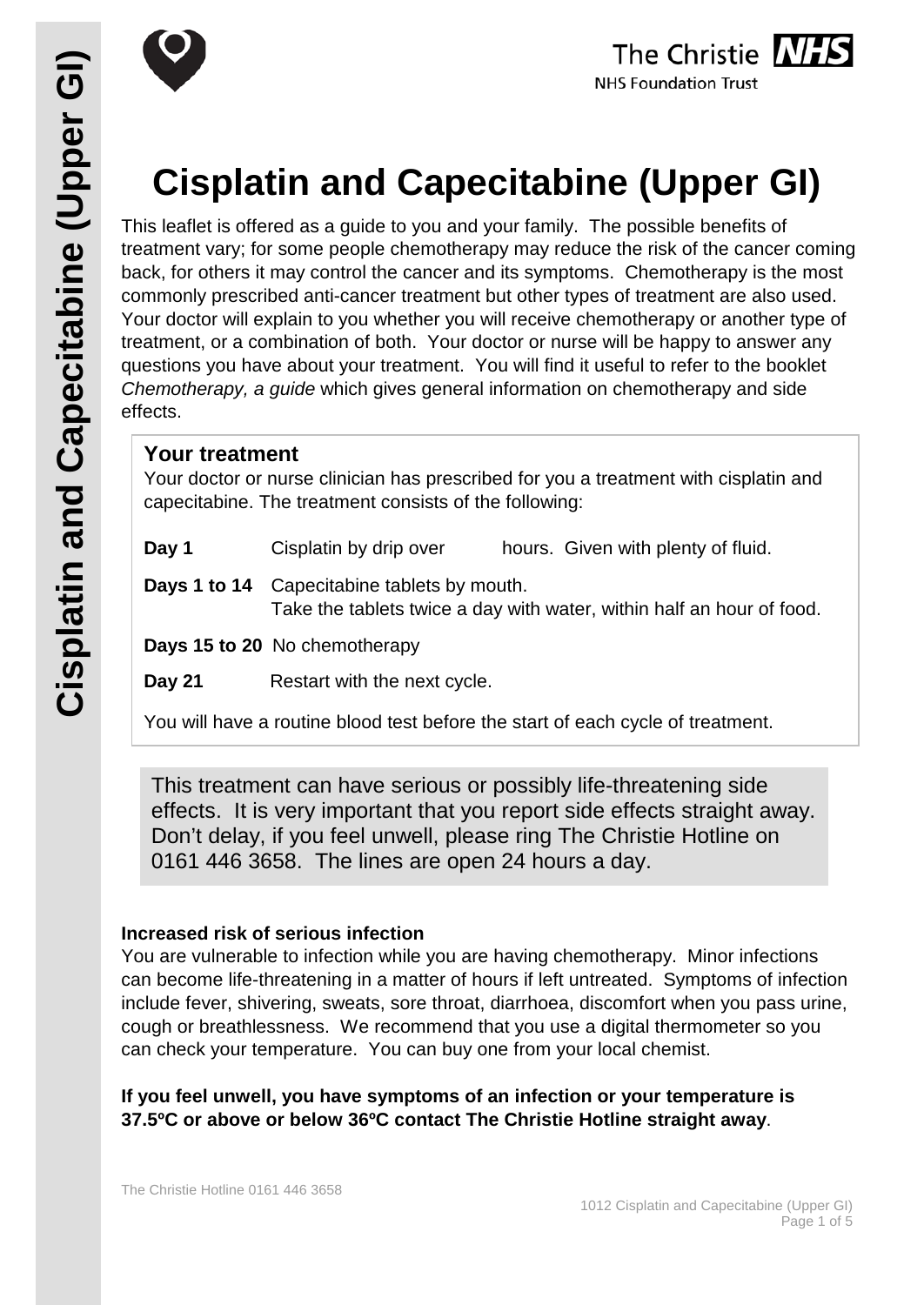#### • **Anaemia (low number of red blood cells)**

While having this treatment you may become anaemic. This may make you feel tired and breathless. Let your doctor or nurse know if these symptoms are a problem. You may need a blood transfusion.



#### • **Bruising or bleeding**

This treatment can reduce the production of platelets which help the blood clot. Let your doctor know if you have any unexplained bruising or bleeding, such as nosebleeds, bloodspots or rashes on the skin, and bleeding gums. You may need a platelet transfusion.

You will have a routine blood test before each treatment to monitor the effects of the chemotherapy. Occasionally we may not be able to go ahead with your treatment until your blood cells are back to a safe level. In this case your chemotherapy will usually be put back a week.

• **Extravasation** is when chemotherapy leaks outside the vein. If you develop redness, soreness or pain at the injection site **at any time** please let us know straight away.

# **Other possible side effects**

Chemotherapy can cause many different side effects. Some are more likely to occur than others. Everybody is different and not everyone gets all the side effects. Most side effects are usually temporary, but in some rare cases they can be lifethreatening. It is important to tell your hospital doctor or nurse about any side effects so they can be monitored and, where possible, treated.

#### **Common side effects (more than 1 in 10)**

#### • **Nausea and vomiting (sickness)**

The severity of this varies from person to person. Anti-sickness medication may be given along with your chemotherapy to prevent this. You may also be given antisickness tablets to take at home. **If you continue to feel or be sick, contact The Christie Hotline for advice.** 

#### • **Kidney damage**

It is important to monitor how your kidneys are working while you are having treatment as the cisplatin can put a strain on them. Before you start the treatment you will need to have a test called a GFR. This is performed in the Nuclear Medicine Department and consists of an injection followed by series of blood tests. The GFR will be repeated before alternate cycles of the chemotherapy. Your routine blood tests will also give us an idea of how well your kidneys are working. It is important to drink plenty of nonalcoholic fluids (at least 8 cups or 4 pints per day) during your course of chemotherapy.

#### **Diarrhoea**

If you are taking capecitabine tablets and you have diarrhoea (more than 4 times in a day or once during the night) stop taking the tablets and contact The Christie Hotline immediately. **If you develop severe diarrhoea it is important to contact The Christie Hotline straight away as this may be a sign of a serious infection. Don't delay!** It is important to drink plenty of fluids (at least 8 cups) the day before and for a few days after chemotherapy.

The Christie Hotline 0161 446 3658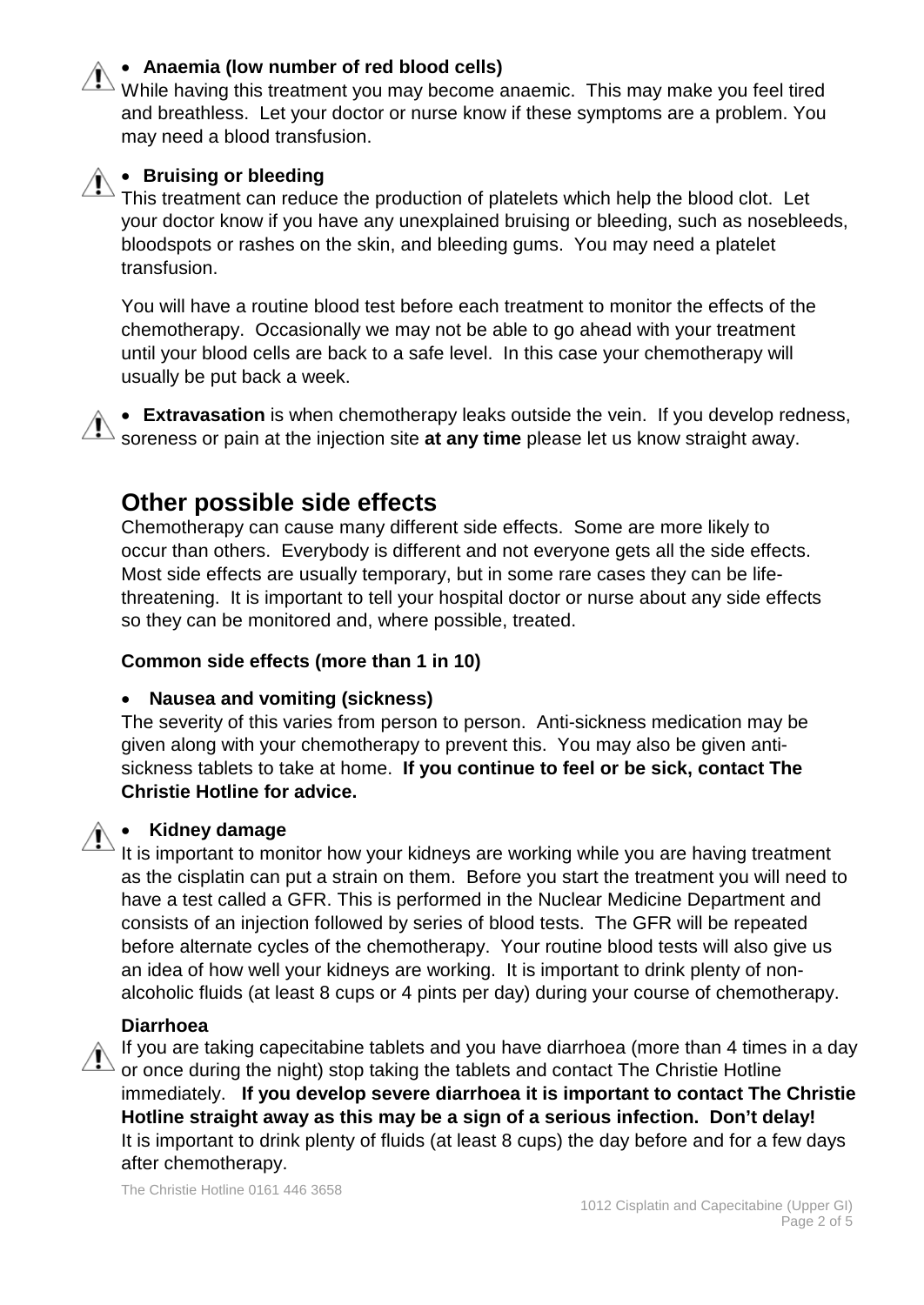#### • **Constipation**

You may become constipated during this treatment. Try to drink plenty of fluids and eat foods high in fibre. Ask the staff for a copy of 'Eating: Help Yourself' which has useful ideas about diet when you are having treatment. You will be prescribed some laxatives but if these are not working, please tell us.

### • **Sore mouth**

 $\sum$  Your mouth may become sore or dry, or you may notice small mouth ulcers during this treatment. Drinking plenty of fluids and cleaning your teeth regularly and gently with a soft toothbrush can help to reduce the risk of this happening. You should keep your mouth very clean using a mouthwash of sodium bicarbonate and saltwater (sodium chloride). You can take soluble paracetamol to help with the soreness. Ask your doctor or nurse for advice. The chemotherapy booklet also has general mouthcare advice. **If your sore mouth is preventing you eating and drinking, please contact The Christie Hotline for advice.**

#### • **Fatigue**

It is common to become tired and lacking in energy with this chemotherapy. You may feel you need to rest for a while during the day. You may need help with the household chores. It is a good idea to do some gentle exercise; even a walk round the block can help.

#### • **Metallic taste in the mouth**

You may have a strange or metallic taste in your mouth during treatment. Sucking a mint or other strongly flavoured sweet may help.

## **Uncommon side effects (less than 1 in 10)**

#### • **Tingling & numbness in the fingers or toes**

This is only usually mild and temporary but sometimes lasts for some time or becomes permanent. Please report these symptoms to your doctor on your next hospital visit**.**

## • **Tinnitus & high frequency hearing loss**

You may develop tinnitus (ringing in the ears). This sensation should subside when your treatment finishes but may be permanent. High frequency hearing loss can also occur with this chemotherapy. This may be permanent.

#### • **Sore hands and feet (palmar-plantar erythema):**

The skin on your hands and feet may become very dry, red and sore with some cracking. Cream and tablets can be given which can help. Use a moisturiser on your hands and feet. Your chemotherapy dose may need to change. Try to keep your hands and feet cool and if possible, uncovered. If the skin become very sore or starts to peel, please ring The Christie Hotline

#### • **Nail changes**

Your nails may become brittle and ridged. The skin on the sides of your nails may become red and sore.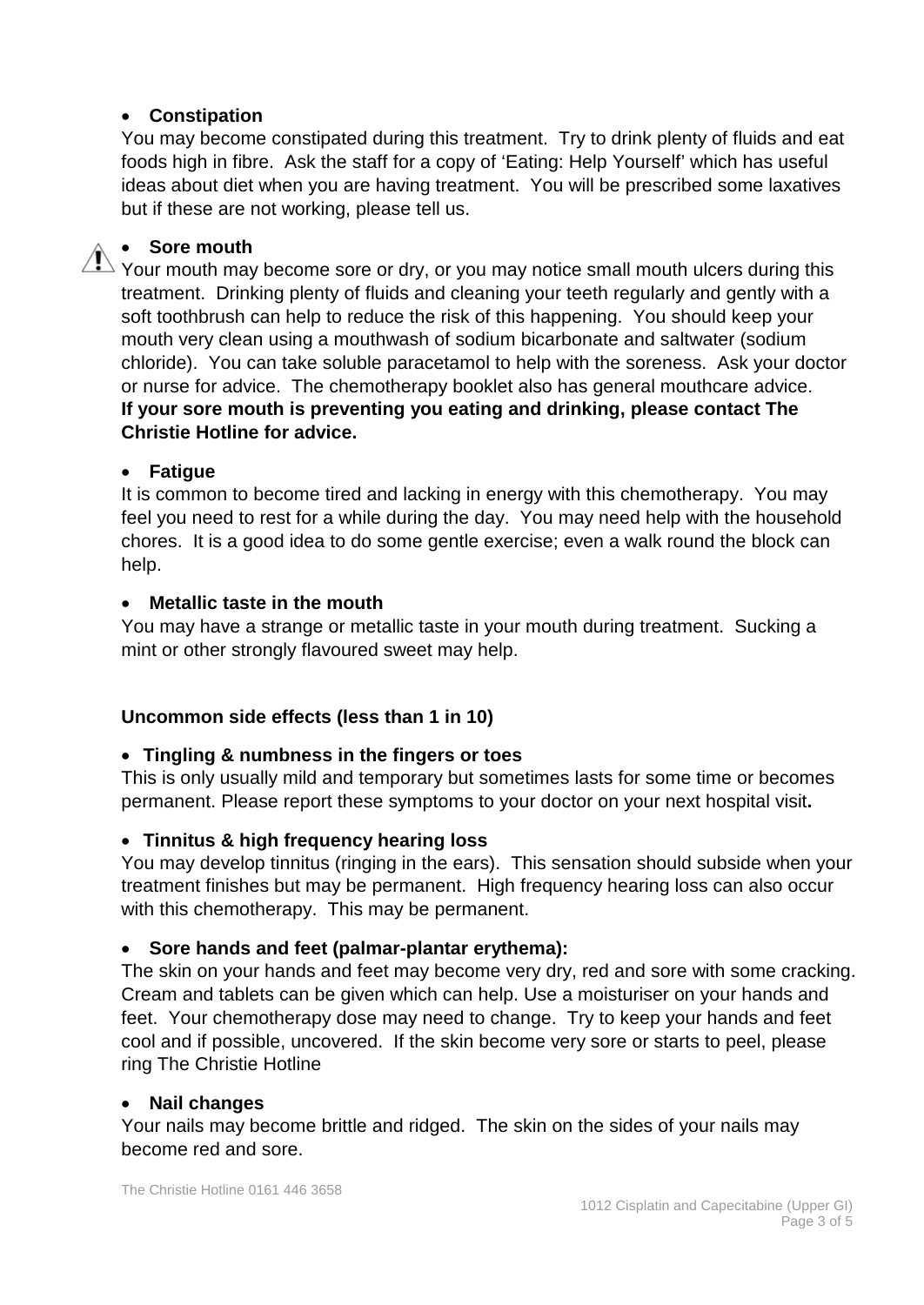#### • **Pain in the joints and back**

You can take painkillers such as paracetamol for this. Let your doctor or nurse know about the pain when you next visit the hospital.

#### **Rare side effects (less than 1 in 100)**

#### • **Blood clots**

During chemotherapy you are more at risk of blood clots in the legs (DVT) or lungs (PE). Occasionally these clots can be life-threatening. To help prevent clots, keep mobile and drink plenty of non-alcoholic fluids.

#### • **Chest pain or stroke**

 $\sqrt{N}$  A small number of patients receiving 5-Fluorouracil (5FU) or capecitabine can experience chest pain (angina) or rarely have a heart attack. Extremely rarely this may lead to death. Other complications such as stroke or mini-stroke can happen but are exceptionally rare. If you develop any of these symptoms you should contact your hospital doctor for advice. In an emergency you should go immediately to your nearest accident and emergency department.

#### • **Hair thinning**

Some hair loss may occur during treatment although this is unlikely. It is advisable to avoid perms, colours, use of hot brushes and vigorous, frequent washing that could increase hair loss. Please remember that this is a temporary side effect and your hair will grow back when your treatment is completed. If you would like an appointment with the wig service, this can be arranged for you. Ask the staff for a copy of 'The Wig Fitting Service.'

#### • **Watery eyes**

This will improve in time and needs no specific treatment.

#### **Serious and potentially life threatening side effects**

In a small proportion of patients chemotherapy can result in very severe side effects which may rarely result in death. The team caring for you will discuss the risk of these side effects with you.

# **Sex, contraception & fertility**

**Protecting your partner and contraception:** We recommend that you or your partner use a condom during sexual intercourse while you are having the course of chemotherapy. Chemotherapy is dangerous to unborn babies and this will also protect you and your partner from any chemotherapy drugs that may be present in semen and in the vagina. If you suspect that you may be pregnant please tell your doctor immediately.

**Fertility:** This chemotherapy may affect your ability to have children. Your doctor or nurse should have discussed this with you. If not, please ask them before you start treatment.